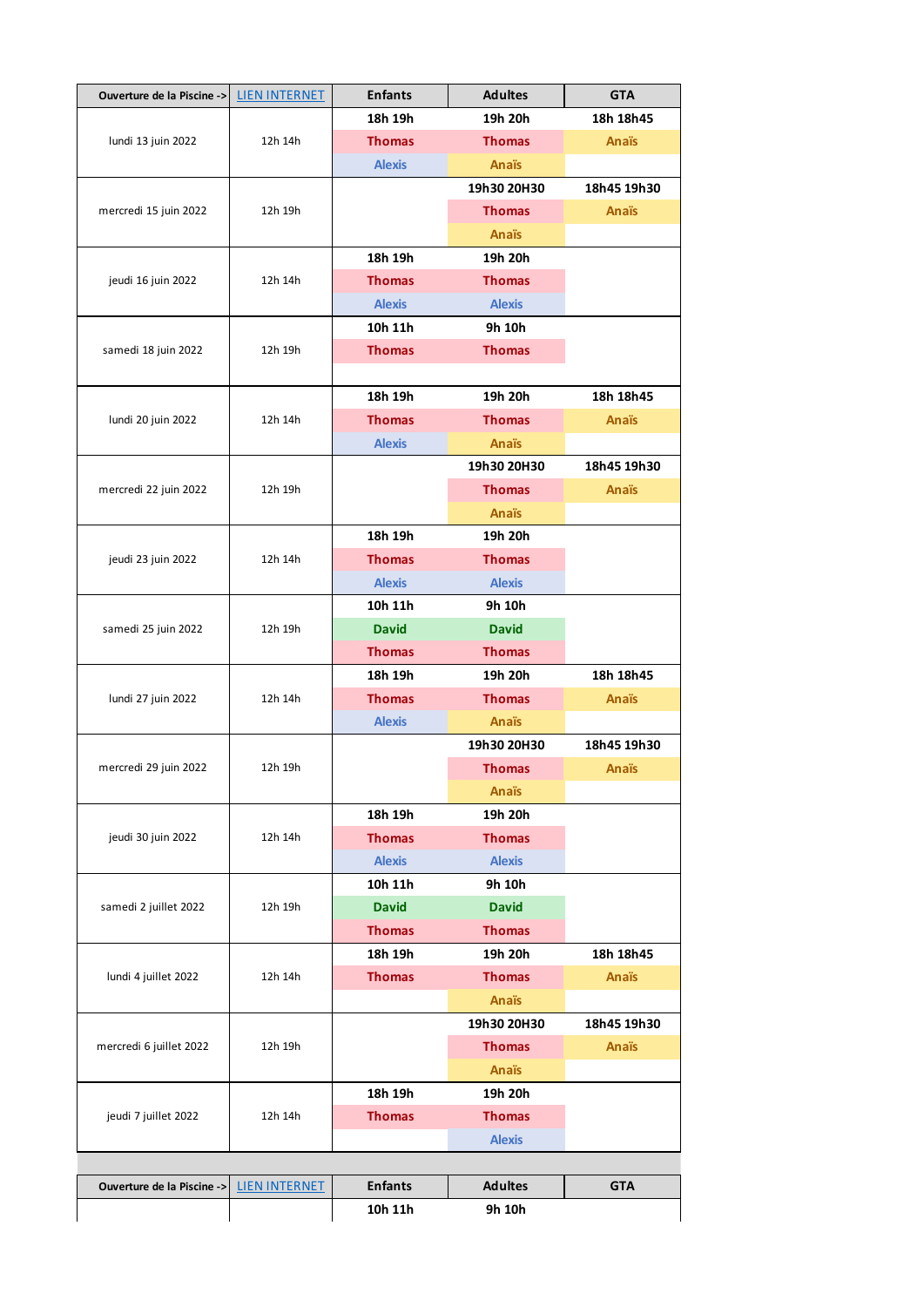| samedi 9 juillet 2022      | 12h 20h              | <b>David</b>   | <b>David</b>   |               |
|----------------------------|----------------------|----------------|----------------|---------------|
|                            |                      | <b>Thomas</b>  | <b>Thomas</b>  |               |
|                            |                      | 18h30 19h30    | 19h30 20H30    | 19h30 20h15   |
| lundi 11 juillet 2022      | 10h 19h30            | <b>Thomas</b>  | <b>Thomas</b>  | Anaïs         |
|                            |                      | Anaïs          |                |               |
|                            |                      |                | 19h30 20H30    | 19h30 20h15   |
| mercredi 13 juillet 2022   | 10h 19h30            |                | <b>Thomas</b>  | <b>Anaïs</b>  |
|                            |                      |                |                |               |
|                            |                      | 19h 20h        | 20h 21h        |               |
| jeudi 14 juillet 2022      | 9h 20h               | <b>Thomas</b>  | <b>Thomas</b>  |               |
|                            |                      |                |                |               |
|                            |                      | 10h 11h        | 9h 10h         |               |
| samedi 16 juillet 2022     | 12h 20h              | <b>David</b>   | <b>David</b>   |               |
|                            |                      | <b>Thomas</b>  | <b>Thomas</b>  |               |
|                            |                      | 18h30 19h30    | 19h30 20H30    | 19h30 20h15   |
| lundi 18 juillet 2022      | 10h 19h30            | <b>Thomas</b>  | <b>Thomas</b>  | Anaïs         |
|                            |                      | Anaïs          | <b>David</b>   |               |
|                            |                      |                | 19h30 20H30    | 19h30 20h15   |
| mercredi 20 juillet 2022   | 10h 19h30            |                | <b>Thomas</b>  | <b>Anaïs</b>  |
|                            |                      |                | <b>Alexis</b>  |               |
|                            |                      | 18h30 19h30    | 19h30 20H30    |               |
| jeudi 21 juillet 2022      | 10h 19h30            | <b>David</b>   | <b>David</b>   |               |
|                            |                      | <b>Thomas</b>  | <b>Thomas</b>  |               |
|                            |                      | 10h 11h        | 9h 10h         |               |
| samedi 23 juillet 2022     | 12h 20h              | <b>David</b>   | <b>David</b>   |               |
|                            |                      | <b>Thomas</b>  | <b>Thomas</b>  |               |
|                            |                      | 18h30 19h30    | 19h30 20H30    | 19h30 20h15   |
| lundi 25 juillet 2022      | 10h 19h30            | <b>Thomas</b>  | <b>Thomas</b>  | Anaïs         |
|                            |                      | Anaïs          | <b>David</b>   |               |
|                            |                      |                | 19h30 20H30    | 19h30 20h15   |
| mercredi 27 juillet 2022   | 10h 19h30            |                | <b>Thomas</b>  | Anaïs         |
|                            |                      |                | <b>Alexis</b>  |               |
|                            |                      | 18h30 19h30    | 19h30 20H30    |               |
| jeudi 28 juillet 2022      | 10h 19h30            | <b>David</b>   | <b>David</b>   |               |
|                            |                      | <b>Thomas</b>  | <b>Thomas</b>  |               |
|                            |                      | 10h 11h        | 9h 10h         |               |
| samedi 30 juillet 2022     | 12h 20h              | <b>David</b>   | <b>David</b>   |               |
|                            |                      | <b>Thomas</b>  | <b>Thomas</b>  |               |
| Ouverture de la Piscine -> | <b>LIEN INTERNET</b> | <b>Enfants</b> | <b>Adultes</b> | <b>GTA</b>    |
|                            |                      | 18h30 19h30    | 19h30 20H30    | 19h30 20h15   |
| lundi 1 août 2022          | 10h 19h30            | <b>Thomas</b>  | <b>Thomas</b>  | <b>Alexis</b> |
|                            |                      |                |                |               |
|                            |                      |                | 19h30 20H30    |               |
| mercredi 3 août 2022       | 10h 19h30            |                | <b>Thomas</b>  |               |
|                            |                      |                |                |               |
|                            |                      | 18h30 19h30    | 19h30 20H30    | 19h30 20h15   |
| jeudi 4 août 2022          | 10h 19h30            | <b>Thomas</b>  | <b>Thomas</b>  | <b>Alexis</b> |
|                            |                      |                |                |               |
|                            |                      | 10h 11h        | 9h 10h         |               |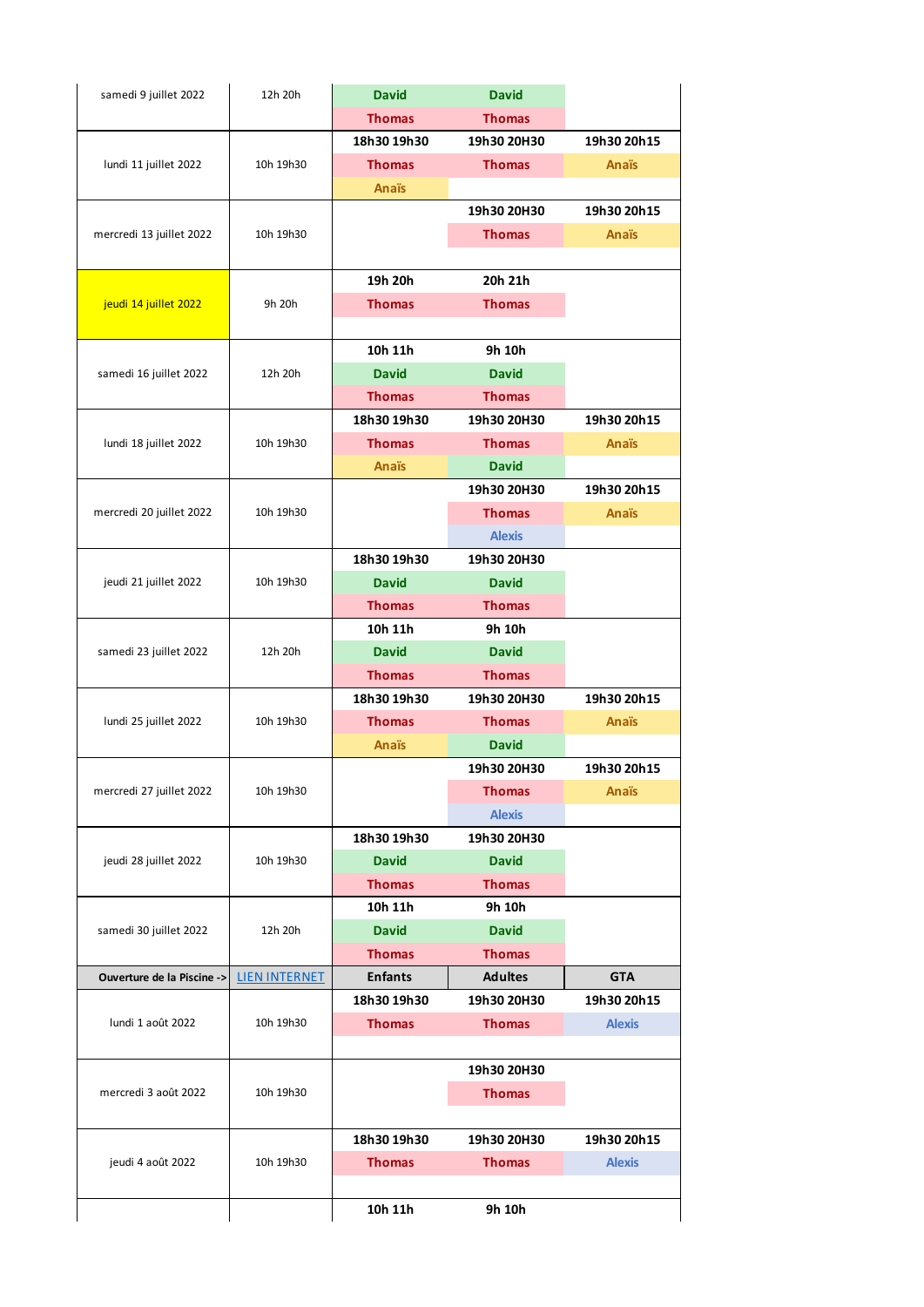| samedi 6 août 2022        | 12h 20h   | <b>Thomas</b>              | <b>Thomas</b> |                    |
|---------------------------|-----------|----------------------------|---------------|--------------------|
|                           |           |                            |               |                    |
|                           |           | 18h30 19h30                | 19h30 20H30   | 19h30 20h15        |
| lundi 8 août 2022         | 10h 19h30 | <b>Thomas</b>              | <b>Thomas</b> | <b>Alexis</b>      |
|                           |           |                            |               |                    |
|                           |           |                            | 19h30 20H30   |                    |
| mercredi 10 août 2022     | 10h 19h30 |                            | <b>Thomas</b> |                    |
|                           |           |                            |               |                    |
|                           |           | 18h30 19h30                | 19h30 20H30   | 19h30 20h15        |
| jeudi 11 août 2022        | 10h 19h30 | <b>Thomas</b>              | <b>Thomas</b> | <b>Alexis</b>      |
|                           |           |                            |               |                    |
|                           |           | 10h 11h                    | 9h 10h        |                    |
| samedi 13 août 2022       | 12h 20h   | <b>Thomas</b>              | <b>Thomas</b> |                    |
|                           |           |                            |               |                    |
|                           |           | 19h 20h                    | 20h 21h       |                    |
| <b>lundi 15 août 2022</b> | 9h 20h    | <b>Thomas</b>              | <b>Thomas</b> | Alexis: soit 20h30 |
|                           |           |                            |               | 21h15, soit pas    |
|                           |           |                            | 19h30 20H30   |                    |
| mercredi 17 août 2022     | 10h 19h30 |                            | <b>Thomas</b> |                    |
|                           |           |                            |               |                    |
|                           |           | 18h30 19h30                | 19h30 20H30   | 19h30 20h15        |
| jeudi 18 août 2022        | 10h 19h30 | <b>Thomas</b>              | <b>Thomas</b> | <b>Alexis</b>      |
|                           |           |                            |               |                    |
|                           |           | 10h 11h                    | 9h 10h        |                    |
|                           |           |                            |               |                    |
| samedi 20 août 2022       | 12h 20h   | <b>Thomas</b>              | <b>Thomas</b> |                    |
|                           |           |                            |               |                    |
|                           |           | 18h30 19h30                | 19h30 20H30   | 19h30 20h15        |
| lundi 22 août 2022        | 10h 19h30 | <b>Thomas</b>              | <b>Thomas</b> | <b>Alexis</b>      |
|                           |           |                            |               |                    |
|                           |           |                            | 19h30 20H30   |                    |
| mercredi 24 août 2022     | 10h 19h30 |                            | <b>Thomas</b> |                    |
|                           |           |                            |               |                    |
|                           |           | 18h30 19h30                | 19h30 20H30   | 19h30 20h15        |
| jeudi 25 août 2022        | 10h 19h30 | <b>Thomas</b>              | <b>Thomas</b> | <b>Alexis</b>      |
|                           |           |                            |               |                    |
|                           |           | 10h 11h                    | 9h 10h        |                    |
| samedi 27 août 2022       | 12h 20h   | <b>David</b>               | <b>David</b>  |                    |
|                           |           |                            |               |                    |
|                           |           | 18h30 19h30                | 19h30 20H30   | 19h30 20h15        |
| lundi 29 août 2022        | 10h 19h30 | <b>Thomas</b>              | <b>Thomas</b> | <b>Alexis</b>      |
|                           |           |                            |               |                    |
|                           |           |                            | 19h30 20H30   |                    |
| mercredi 31 août 2022     | 10h 19h30 |                            | <b>Thomas</b> |                    |
|                           |           |                            |               |                    |
|                           |           | <b>CHANGEMENT HORAIRES</b> |               |                    |
|                           |           | 18h 19h                    | 19h 20h       |                    |
| jeudi 1 septembre 2022    | 12h 14h   | <b>Thomas</b>              | <b>Thomas</b> |                    |
|                           |           |                            |               |                    |
|                           |           | 10h 11h                    | 9h 10h        |                    |
|                           |           |                            |               |                    |